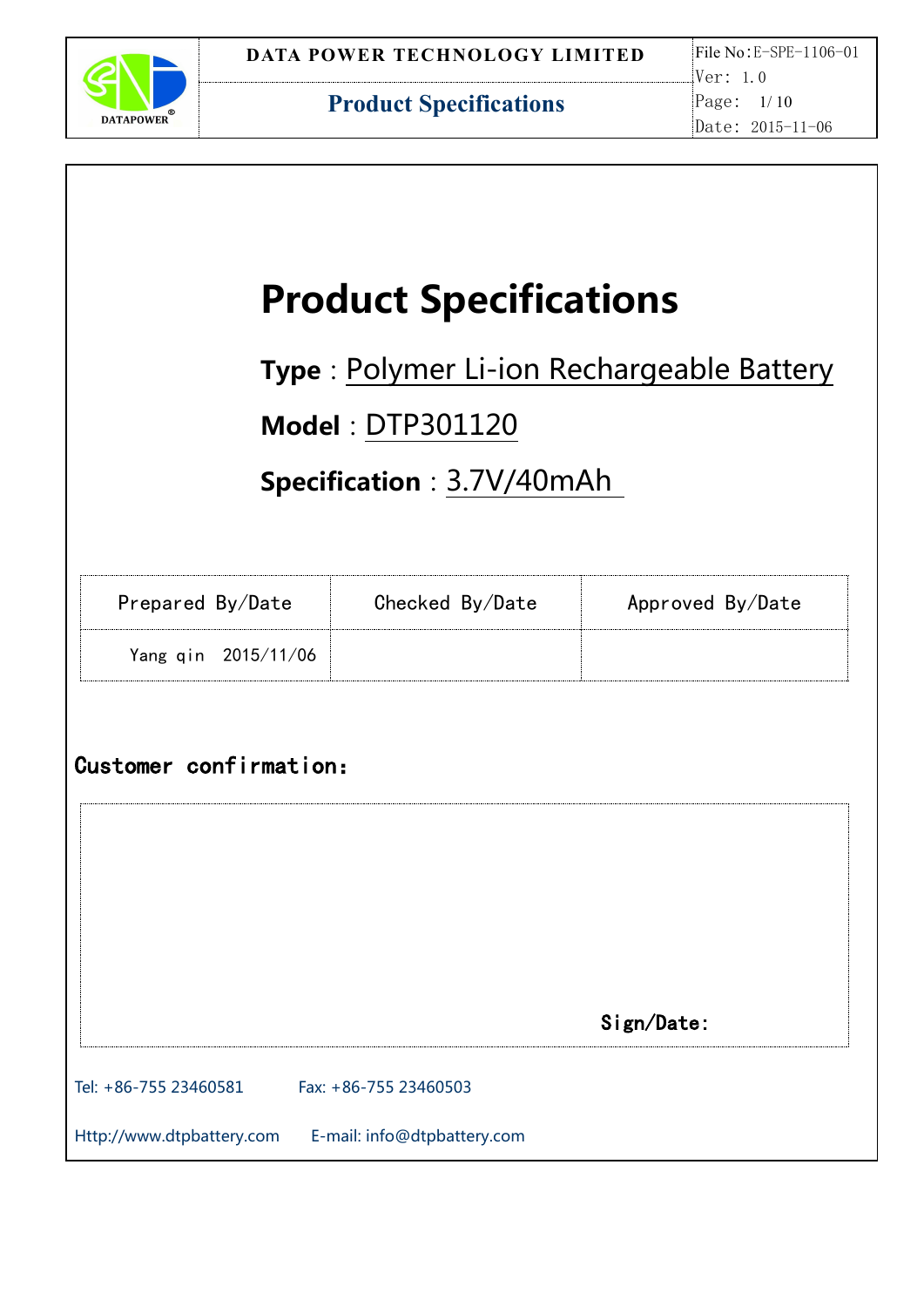

|              | Revise the history |                                         |  |
|--------------|--------------------|-----------------------------------------|--|
| Revision Num | Date               | Revise the items                        |  |
| $1.0\,$      | 2014-11-06         | Publishes for the first time----------- |  |
|              |                    |                                         |  |
|              |                    |                                         |  |
|              |                    |                                         |  |
|              |                    |                                         |  |
|              |                    |                                         |  |
|              |                    |                                         |  |
|              |                    |                                         |  |
|              |                    |                                         |  |
|              |                    |                                         |  |
|              |                    |                                         |  |
|              |                    |                                         |  |
|              |                    |                                         |  |
|              |                    |                                         |  |
|              |                    |                                         |  |
|              |                    |                                         |  |
|              |                    |                                         |  |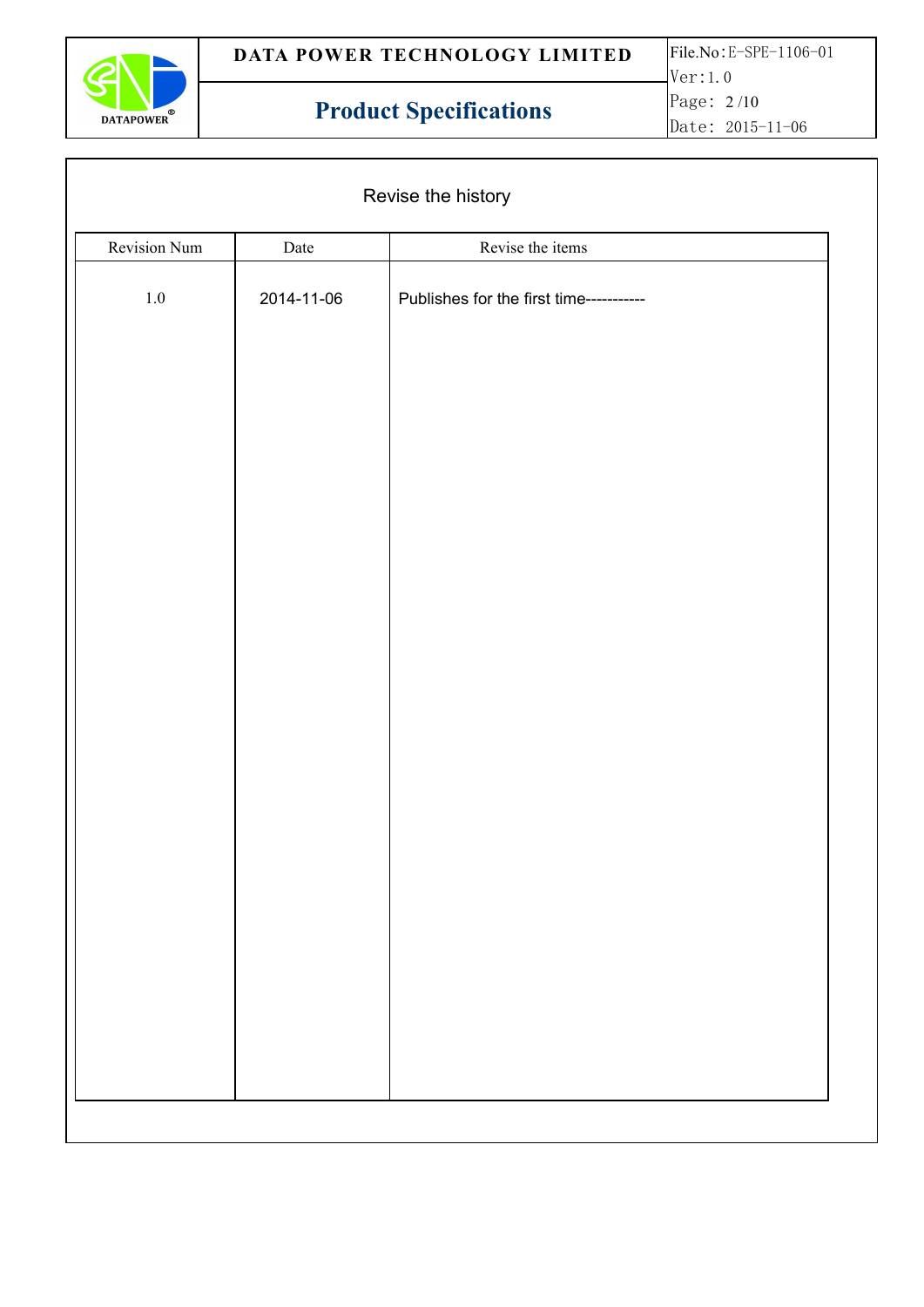

Ver:1.0 Page: 3 /10 Date: 2015-11-06

# **Product Specifications**

| <b>Contents</b> |  |
|-----------------|--|
|-----------------|--|

| 1            |      |    |  |
|--------------|------|----|--|
| $\mathbf{2}$ |      |    |  |
|              | 2.1  |    |  |
|              | 2.2  |    |  |
|              |      |    |  |
|              | 3.1  |    |  |
|              | 3.2  |    |  |
|              | 3.3  |    |  |
|              | 3.4  |    |  |
|              | 3.5  |    |  |
|              | 3.6  |    |  |
|              | 3.7  |    |  |
|              | 3.8  |    |  |
|              | 3.9  |    |  |
|              | 3.10 |    |  |
|              | 3.11 |    |  |
|              | 3.12 |    |  |
|              | 3.13 |    |  |
|              |      |    |  |
|              |      |    |  |
| $5^{\circ}$  |      |    |  |
| 6            |      |    |  |
|              | 6.1  |    |  |
|              | 6.2  |    |  |
|              | 6.3  |    |  |
|              | 6.4  | 5. |  |
|              | 6.5  | 5  |  |
|              | 6.6  | 5. |  |
|              | 6.7  | 5  |  |
| 7            |      | 5. |  |
|              | 7.1  |    |  |
|              | 7.2  | 6  |  |
|              | 7.3  | 6  |  |
|              | 7.4  | 6  |  |
|              | 7.5  |    |  |
| 8            |      |    |  |
|              | 8.1  |    |  |
|              | 8.2  |    |  |
|              | 8.3  |    |  |
|              | 8.4  |    |  |
| 9            |      |    |  |
|              | 9.1  |    |  |
|              | 9.2  |    |  |
|              | 9.3  |    |  |
|              | 9.4  |    |  |
|              | 9.5  |    |  |
| 10           |      |    |  |
| 11           |      | 9  |  |
| 12           |      | 10 |  |
|              |      |    |  |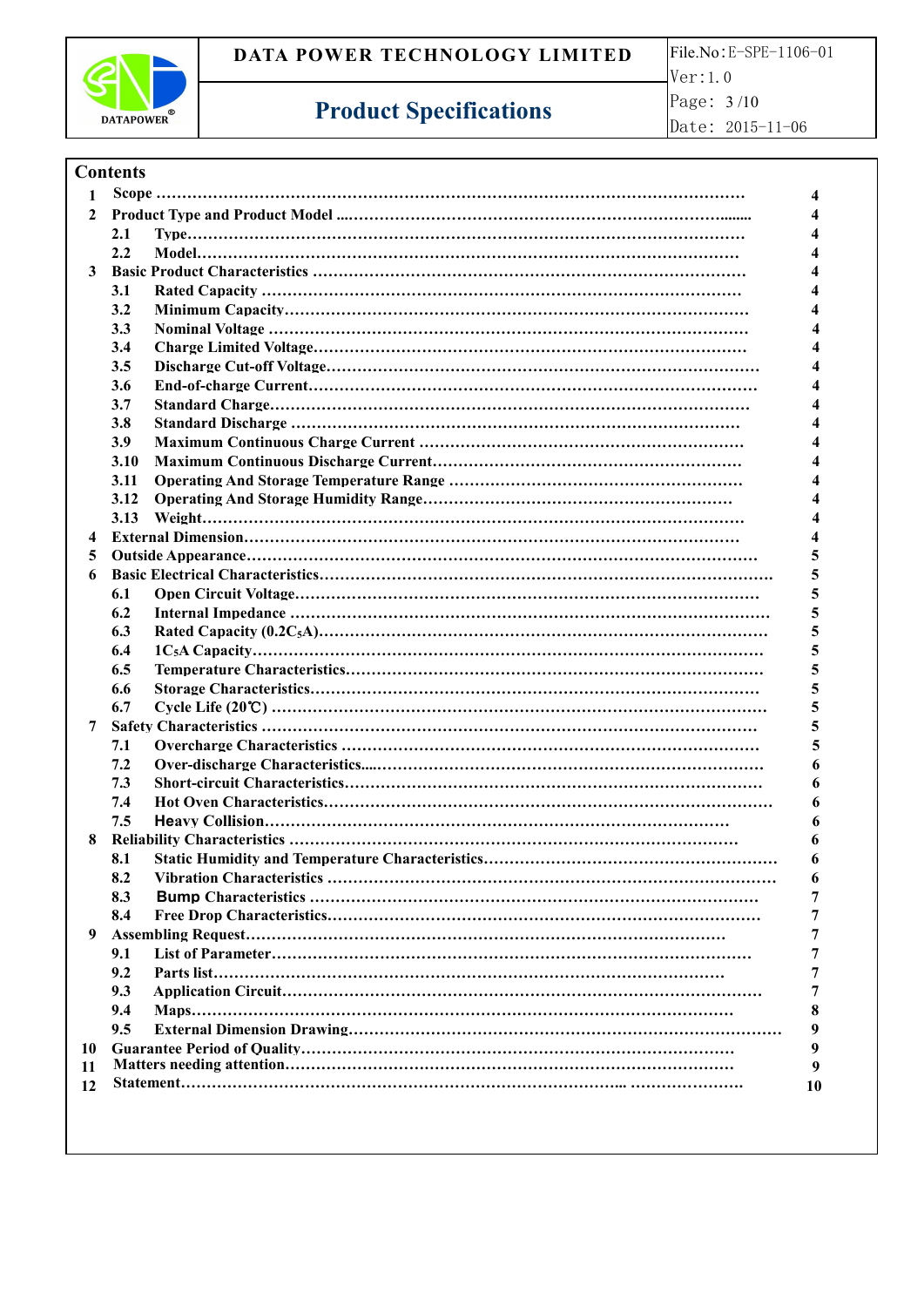

## **1. Scope**

This specification shall be applied to the batteries from Data Power Technology Limited's product.

### **2. Product Type and Product Model**

2.1 **Type:** Polymer Li-ion Recharged Battery

**2.2 Model**:DTP301120

## **3. Product Basic Characteristics**

| No   | Item                                        | <b>Characteristics</b>                                                                                   |
|------|---------------------------------------------|----------------------------------------------------------------------------------------------------------|
| 3.1  | <b>Rated Capacity</b>                       | 40mAh                                                                                                    |
| 3.2  | Minimum Capacity                            | 40mAh                                                                                                    |
| 3.3  | Nominal Voltage                             | 3.70V                                                                                                    |
| 3.4  | Charge Limited Voltage                      | 4.20V                                                                                                    |
| 3.5  | Discharge Cut-off Voltage                   | 2.80V                                                                                                    |
| 3.6  | End-of-charge Current                       | 0.01C                                                                                                    |
| 3.7  | <b>Standard Charge</b>                      | Charge with 0.2C(8mA) up to Limited Voltage, Charge with limited<br>Voltage up to end-of-charge current. |
| 3.8  | <b>Standard Discharge</b>                   | Using 0.2C(8mA) constant current discharge to the Discharge Cut-off<br>Voltage.                          |
| 3.9  | Maximum Continuous Charge Current           | (40mA)<br>1 <sup>C</sup>                                                                                 |
| 3.10 | Maximum Continuous Discharge Current        | (40mA)<br>1 <sup>C</sup>                                                                                 |
|      |                                             | $0 \sim 45$ °C<br>Charge                                                                                 |
| 3.11 | <b>Operating Temperature Range</b>          | Discharge<br>$-20 \sim 60^{\circ}C$                                                                      |
|      | <b>Storage Temperature Range</b>            | $-20 \sim 60^{\circ}C$                                                                                   |
| 3.12 | <b>Operating And Storage Humidity Range</b> | $65 \pm 20\%$ RH                                                                                         |
| 3.13 | Weight                                      | Less than 5g                                                                                             |

### **4. Cell Dimension**

| Item           | Dimension (mm) |  |
|----------------|----------------|--|
| т              | Max3.0         |  |
| W              | Max 11.0       |  |
| L              | Max 20.0       |  |
| L1             | Max 16.0       |  |
| L <sub>2</sub> | Max 20.3       |  |
| L3             | $5.0 \pm 1.0$  |  |
| M              | $6.0 \pm 1.0$  |  |
| N              | $2.0 \pm 0.1$  |  |

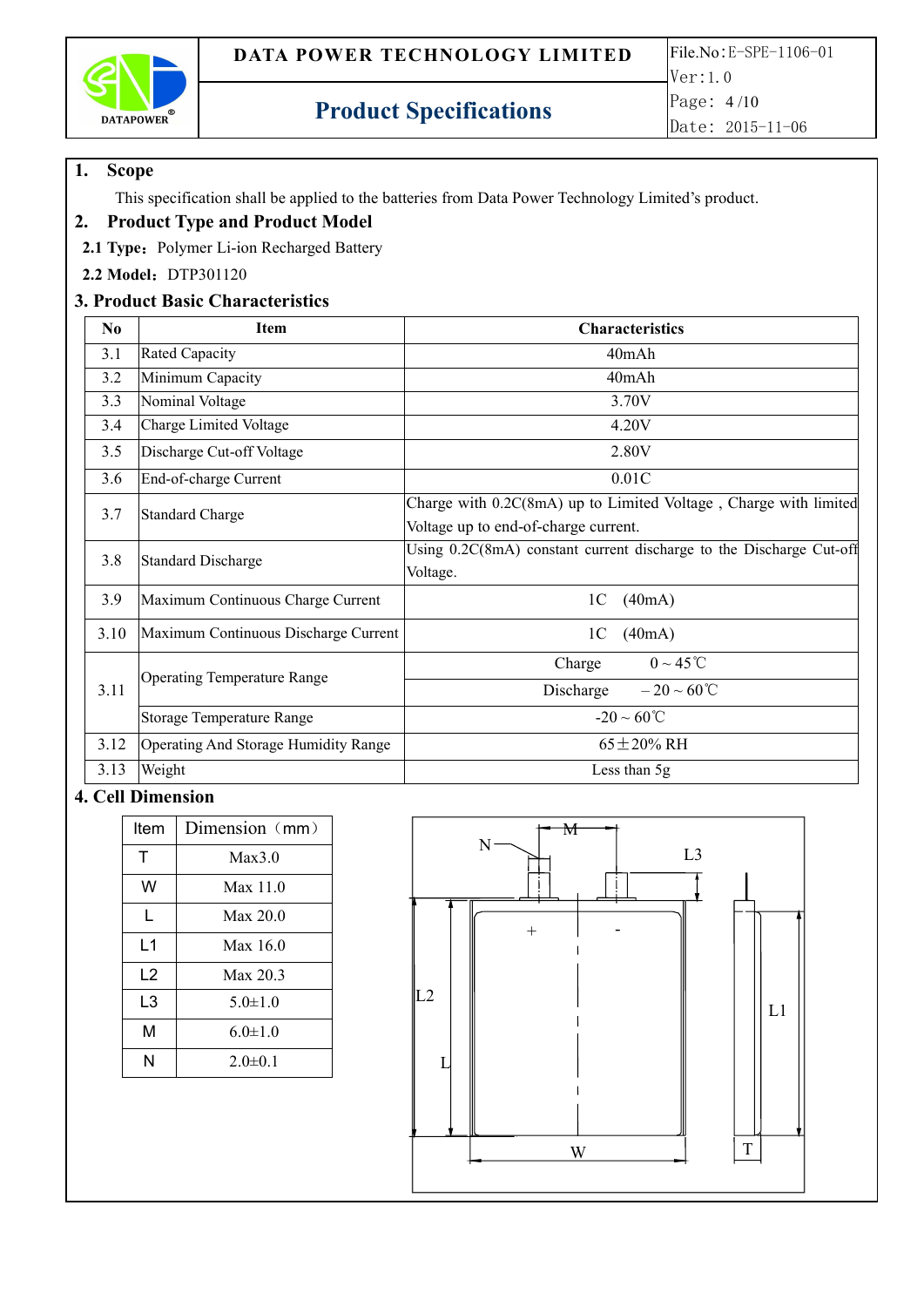

#### **5.Appearance**

It shall be free from any defects such as remarkable scratches, breaks, cracks, discoloration, leakage, or middle deformation

#### **6. Basic Electrical Characteristics**

| No. | <b>Items</b>                         | Criteria                                                                                                                                                                   | <b>Test Method</b>                                                                                                                                                                                                                                                                                                                      |
|-----|--------------------------------------|----------------------------------------------------------------------------------------------------------------------------------------------------------------------------|-----------------------------------------------------------------------------------------------------------------------------------------------------------------------------------------------------------------------------------------------------------------------------------------------------------------------------------------|
| 6.1 | Open Circuit<br>Voltage              | $3.75V \sim 3.95V$                                                                                                                                                         | Measure with voltmeter.                                                                                                                                                                                                                                                                                                                 |
| 6.2 | Internal<br>Impedance                | $\leq$ 250m $\Omega$                                                                                                                                                       | Measure cells using an alternate current impedance meter at<br>$1kHz$ .                                                                                                                                                                                                                                                                 |
| 6.3 | <b>Rated Capacity</b><br>$(0.2C_5A)$ | $\geqslant$ 40mAh                                                                                                                                                          | Discharged after the standard charged cells rest 10min<br>at $23 \pm 2^{\circ}$ C, Test can be discontinued when more than Rated<br>capacity. Three cycles are permitted                                                                                                                                                                |
| 6.4 | $1C5A$ .discharge<br>capacity        | $\geqslant$ 40×90%                                                                                                                                                         | Discharged after the standard charged cells rest 10min<br>at $23\pm2$ °C $\rightarrow$ Test can be discontinued when more than<br>90%*rated capacity. Three cycles are permitted.                                                                                                                                                       |
| 6.5 | Temperature<br>Characteristics       | . Appearance:<br>No deformation, ruptures nor<br>leakage.<br>2. Discharge Capacity:<br>55℃: ≥85%×initial capacity;<br>$-10^{\circ}$ C $\geq$ 70% $\times$ initial capacity | Measured the 0.2C5A capacity at $23 \pm 2^{\circ}$ as the initial<br>capacity. Stored the rechargeable batteries for 16-20hrs at<br>$-10 \pm 2^{\circ}\text{C}$ ; 2h for 55 $\pm 2^{\circ}\text{C}$ , and then 0.2C5A discharged at<br>this temperature, Checked the batteries' appearance after rest<br>for 2 hrs at room temperature. |
| 6.6 | Storage<br>Characteristics           | <b>Retention Capacity:</b><br>$\geq 85\%$ × initial capacity                                                                                                               | Measured the 0.2C <sub>5</sub> A capacity at $(20\pm5)$ °C as the initial<br>capacity. Stored the recharged cells for 6 days at $20 \pm 5^{\circ}$ and<br>then rest for 2 hrs at room temperature, $0.2C5A$ discharged<br>after checked the cells' appearance.                                                                          |
| 6.7 | Cycle Life<br>$(20^{\circ}\text{C})$ | Capacity $\geq$ initial capacity $\times$<br>80%                                                                                                                           | 0.5C discharged after 0.5C <sub>5</sub> A full charges at $20 \pm 5^{\circ}$ C.Carry<br>out 300 cycles                                                                                                                                                                                                                                  |

Remark 1 Standard charge: 0.2C<sub>5</sub>A charge up to charge limited voltage at (20±5)°C. Charge with limited **voltage up toend of current. It is the same to the nextcontent**

#### **7.Safety Characteristics**

| No. | Items      | driteria i                          | <b>Test Method</b>                                           |
|-----|------------|-------------------------------------|--------------------------------------------------------------|
|     |            |                                     | When the battery is fully charged, go on loading for 8h with |
|     | Overcharge | Appearance: No rupture, fire,       | a twice rating voltage, 2.0C5A out put current, it starts    |
|     |            | Characteristics smoke, nor leakage. | the over charge protection function.                         |
|     |            |                                     |                                                              |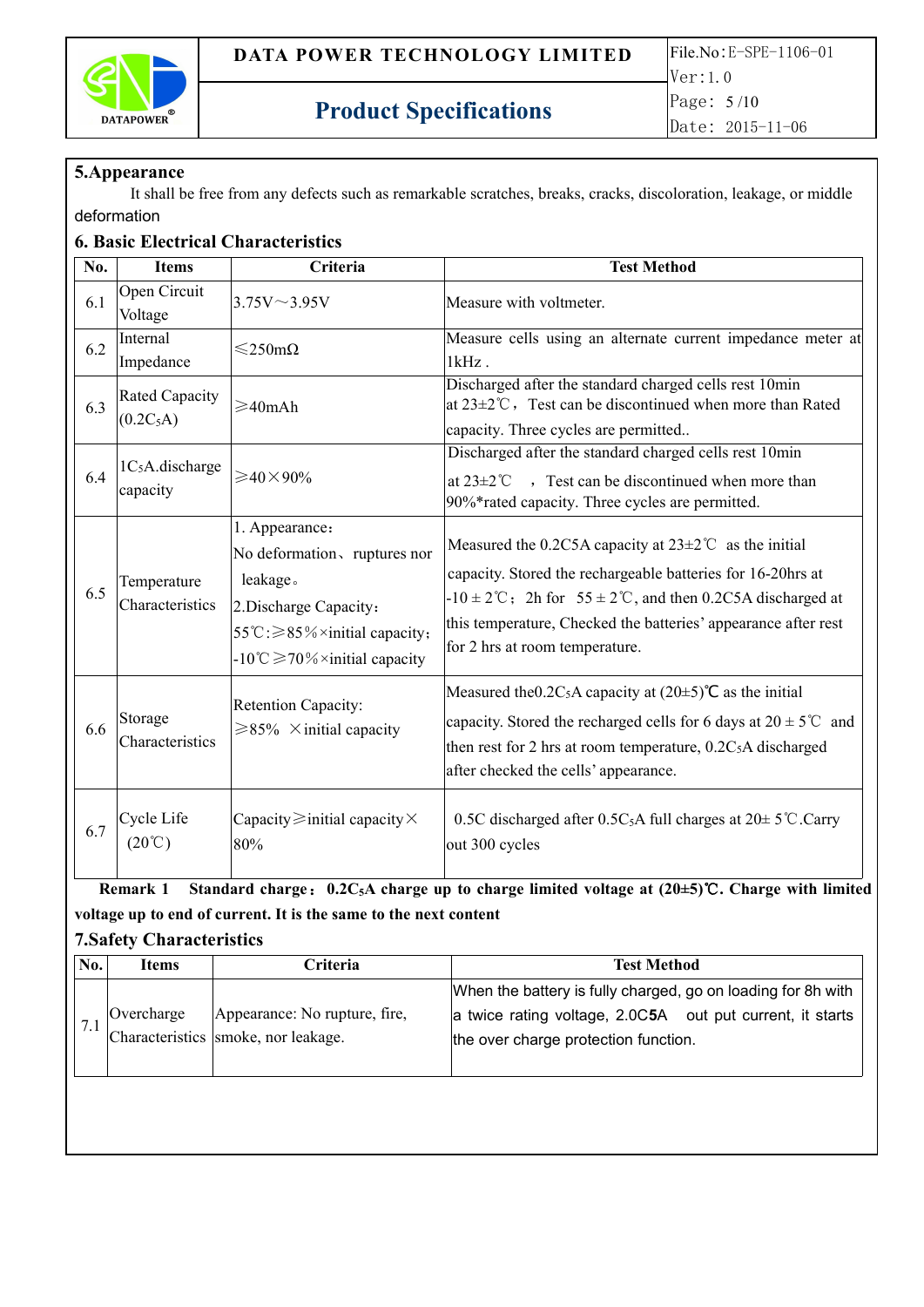

| 7.2 |                                  | Over-discharge Appearance: No rupture,<br>Characteristics   fire, smoke, nor leakage. | The battery is discharged at 0.2C5A in the constant current till it<br>reaches over discharge protection voltage at $(20\pm5)$ °C, connected<br>with a 30 $\Omega$ lead and discharged for 24h                                                                                                                                                                                                                      |
|-----|----------------------------------|---------------------------------------------------------------------------------------|---------------------------------------------------------------------------------------------------------------------------------------------------------------------------------------------------------------------------------------------------------------------------------------------------------------------------------------------------------------------------------------------------------------------|
| 7.3 | Short-circuit<br>Characteristics | $\overline{OCV} \geq 3.6V$ ;<br>Appearance: No rupture,<br>fire, smoke, nor leakage.  | As the battery has completed charging, short circuit the positive<br>and negative contacts with $0.1\Omega$ resistor for 1h for appearance<br>check, then disconnect the resistor between the contacts, the<br>battery shall be charged at 1.0C5A mA in the constant current for<br>5S                                                                                                                              |
| 7.4 | Hot Oven                         | Appearance: No<br>Characteristics explode. No fire.                                   | The<br>battery<br>heated<br>gravity<br>be<br>convection<br>1S<br>to<br>in<br>a<br>or circulating<br>after<br>standard<br>charged<br>air<br>oven<br>at<br>$[23\pm2^{\circ}\text{C}$ , The temperature of the oven is to be raised at a rate of $5\pm2^{\circ}\text{C}$<br>for<br>30<br>The<br>minutes<br>$i$ s<br>to<br>remain<br>at<br>/mın.<br>oven<br>$ 400\pm2^{\circ}\text{C}$ before the test is discontinued. |
| 7.5 | Heavy<br>Collision               | Appearance: No<br>explode. No fire.                                                   | Putting the battery on the platform, using 10KG heavy hammer free<br>drop from 1M height onto the fixed battery.                                                                                                                                                                                                                                                                                                    |

**Remark 2 All safety characteristics are carried out by specialized personnel familiar with Li-ion knowledge or under instruction of our technical personnel after detailed consultation.**

## **8.Reliability Characteristics**

| No. | <b>Items</b>                                                 | Criteria                                                                                                       | <b>Test Method</b>                                                                                                                                                                                                                                                                                                                                                         |
|-----|--------------------------------------------------------------|----------------------------------------------------------------------------------------------------------------|----------------------------------------------------------------------------------------------------------------------------------------------------------------------------------------------------------------------------------------------------------------------------------------------------------------------------------------------------------------------------|
| 8.1 | <b>Static Humidity</b><br>and Temperature<br>Characteristics | <b>Retention Capacity:</b><br>$\geq 60\% \times$ initial capacity<br>Appearance: No<br>damage, smoke, ruputer. | the 1C5A<br>at $23 \pm 2$ °C<br>Measured<br>capacity<br>thel<br><b>as</b><br>initial capacity. Stored the rechargeable batteries for 2 days at<br>$ 40 \pm 2 \degree$ and 90%-95%RH, then rest for 2 hrs at room<br>leakage, temperature. 0.2C5A discharged after checked the<br>batteries appearance. Measured<br>1C5A<br>recoverable<br>discharge capacity with 3 cycles |
| 8.2 | Vibration<br>Characteristics                                 | $\vert$ OCV $\geq$ 3.6V;<br>Appearance: No fire, leakage,<br>explode, rupture                                  | After fully charging, fixing the battery onto the vibration<br>platform. with amplitude 0.38mm circularly scanning<br>vibrating in the frequency of 10HZ-55HZ from three<br>directions $X \, \setminus \, Y \, \setminus \, Z$ for 30 min respectively in its scanning<br>frequency velocity 10CT/min.                                                                     |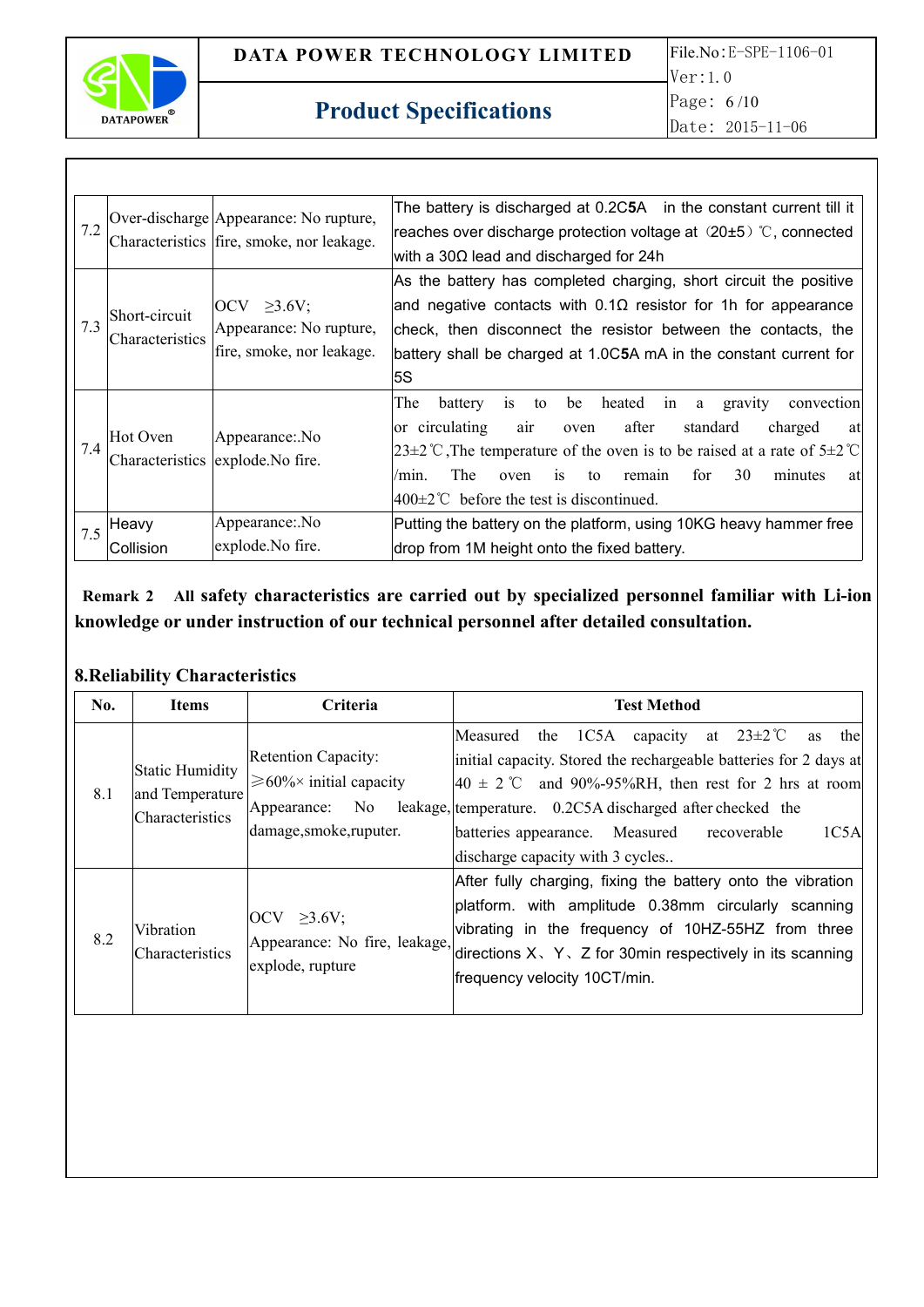

|     |                         |                                                | After vibration testing, use a clip or directly fix the                                   |
|-----|-------------------------|------------------------------------------------|-------------------------------------------------------------------------------------------|
|     |                         |                                                | battery on to the platform in the direction of $X \, \setminus \, Y \, \setminus \, Z$    |
|     |                         | $\vert \text{OCV} \rangle \geq 3.6 \text{V}$ ; | complementary axis, then adjust<br>lvertical<br>its                                       |
| 8.3 | Bump<br>Characteristics |                                                | Appearance: No fire, leakage, acceleration and pulse duration as below to have a          |
|     |                         | explode, rupture                               | bump test. Pulse peak acceleration 100m/s2. Bumps                                         |
|     |                         |                                                | per minute 40-80. Pulse duration 16ms. Bump times                                         |
|     |                         |                                                | $1000 \pm 10$ .                                                                           |
|     |                         |                                                | After bump testing, the battery shall be immediately                                      |
|     |                         | <b>Retention Capacity:</b>                     | dropped from the height of 1000mm (minimum height)                                        |
| 8.4 | Free Drop               | $\times$ nominal<br>$\geq$ 85%                 | capacity onto a 18mm $\sim$ 20mm hard board on the cement floor.                          |
|     | <b>Characteristics</b>  |                                                | Appearance: No fire, leakage, Free drop one time respectively from $X \, Y \, Z$ positive |
|     |                         | explode, rupture                               | and negative axis(six directions). After that, the battery                                |
|     |                         |                                                | is discharged at 1C5A to its final voltage.                                               |

# **9. Assembling Request**

#### 9.1 List of Parameter

| Item                                                              | Symbo1             | Content                                  | Criterion              |
|-------------------------------------------------------------------|--------------------|------------------------------------------|------------------------|
|                                                                   | $V_{\rm DET1}$     | Over charge detection voltage            | $ 4.200V \pm 0.050V$   |
| Over charge Protection                                            | tV <sub>DET1</sub> | Over charge detection delay time         | $80 \text{ ms}$        |
|                                                                   | $V_{REL1}$         | Over charge release voltage              | $ 4.100 \pm 0.050V$    |
|                                                                   | V <sub>DET2</sub>  | Over discharge detection voltage         | $2.4V \pm 0.100V$      |
| Over discharge protection                                         | tV <sub>DET2</sub> | Over discharge detection delay time      | 20ms                   |
|                                                                   | V <sub>REL2</sub>  | Over discharge release voltage           | $2.8V \pm 0.100V$      |
|                                                                   | $V_{\rm DET3}$     | Over current detection voltage           | $0.150 \pm 0.030 V$    |
| Over current protection                                           | $\rm{I}_{DP}$      | Over current detection current           | $2.5 \sim 4.5$ A       |
|                                                                   | tV <sub>DET3</sub> | Detection delay time                     | 10ms                   |
|                                                                   |                    | Release condition                        | Cut load               |
|                                                                   |                    | Detection condition                      | Exterior short circuit |
| Short protection                                                  | <b>T</b> SHORT     | Detection delay time                     | $\leq 5$ us            |
|                                                                   |                    | Release condition                        | Cut short circuit      |
| Interior resistance<br>Main loop electrify resistance<br>$R_{DS}$ |                    | $VC=3.6V$ ; RDS $\leq 60 \text{m}\Omega$ |                        |

## 9.2 Parts list

| NO.      | Location       | Part name             | Specification            | Pack type            | Q'<br>ty | Maker/Remark |
|----------|----------------|-----------------------|--------------------------|----------------------|----------|--------------|
|          | U1             | Battery protection IC | $DW01+$                  | SOT <sub>23</sub> -6 |          | Fortune      |
| $\Omega$ | U2             | Silicon MOSFET        | 8205                     | SOT-6                |          | MT           |
| $\Omega$ | R1             | Resistance            | SMD 100 $\Omega \pm 5\%$ | 0603                 |          | <b>YAGEO</b> |
| 4        | R2             | Resistance            | SMD 1K $\Omega \pm 5\%$  | 0603                 |          | YAGEO        |
|          | C <sub>1</sub> | Capacitance           | SMD $0.1 \mu F$          | 0603                 |          | <b>TDK</b>   |
| 6        | PCB            | Print circuit board   |                          |                      |          |              |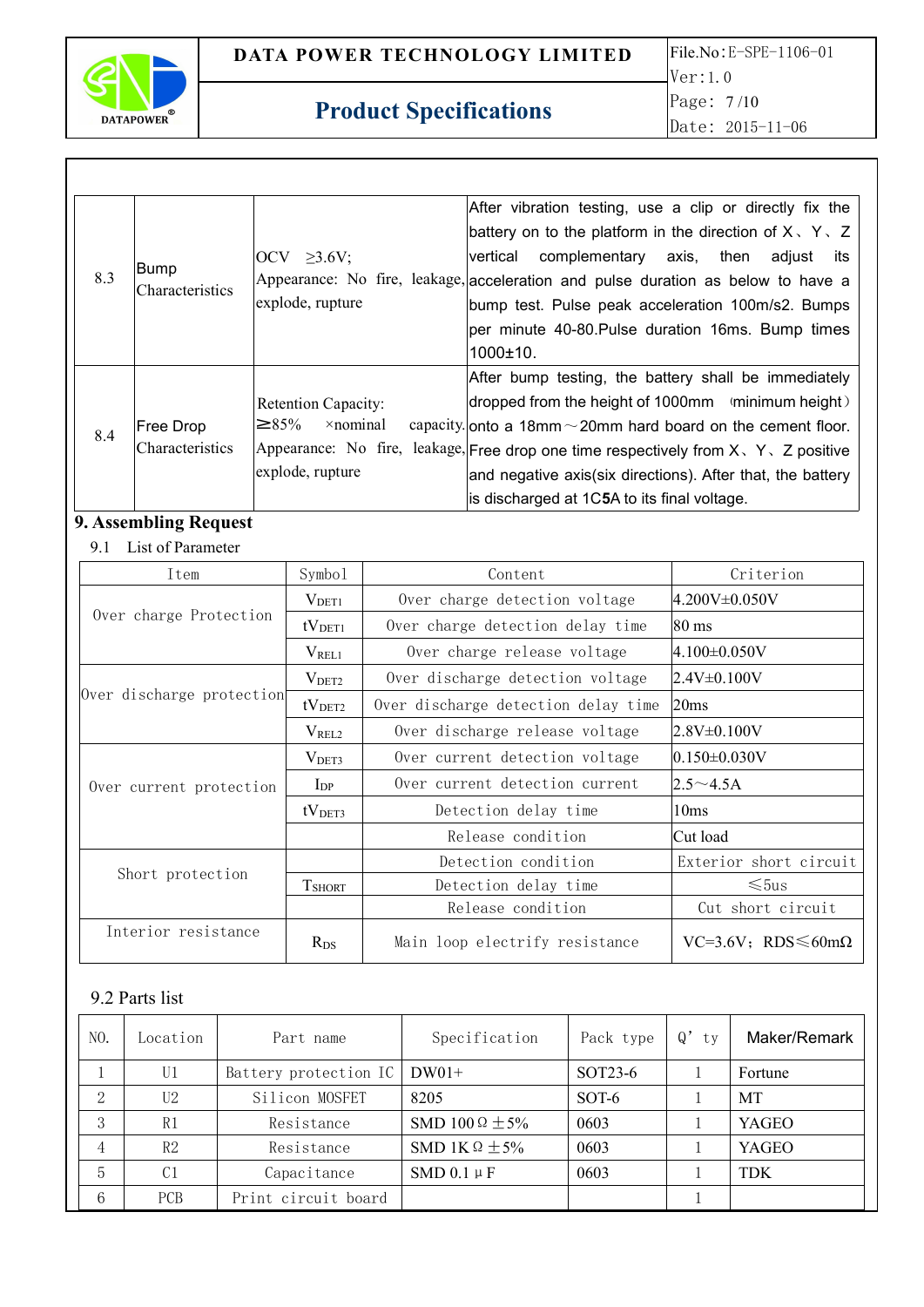

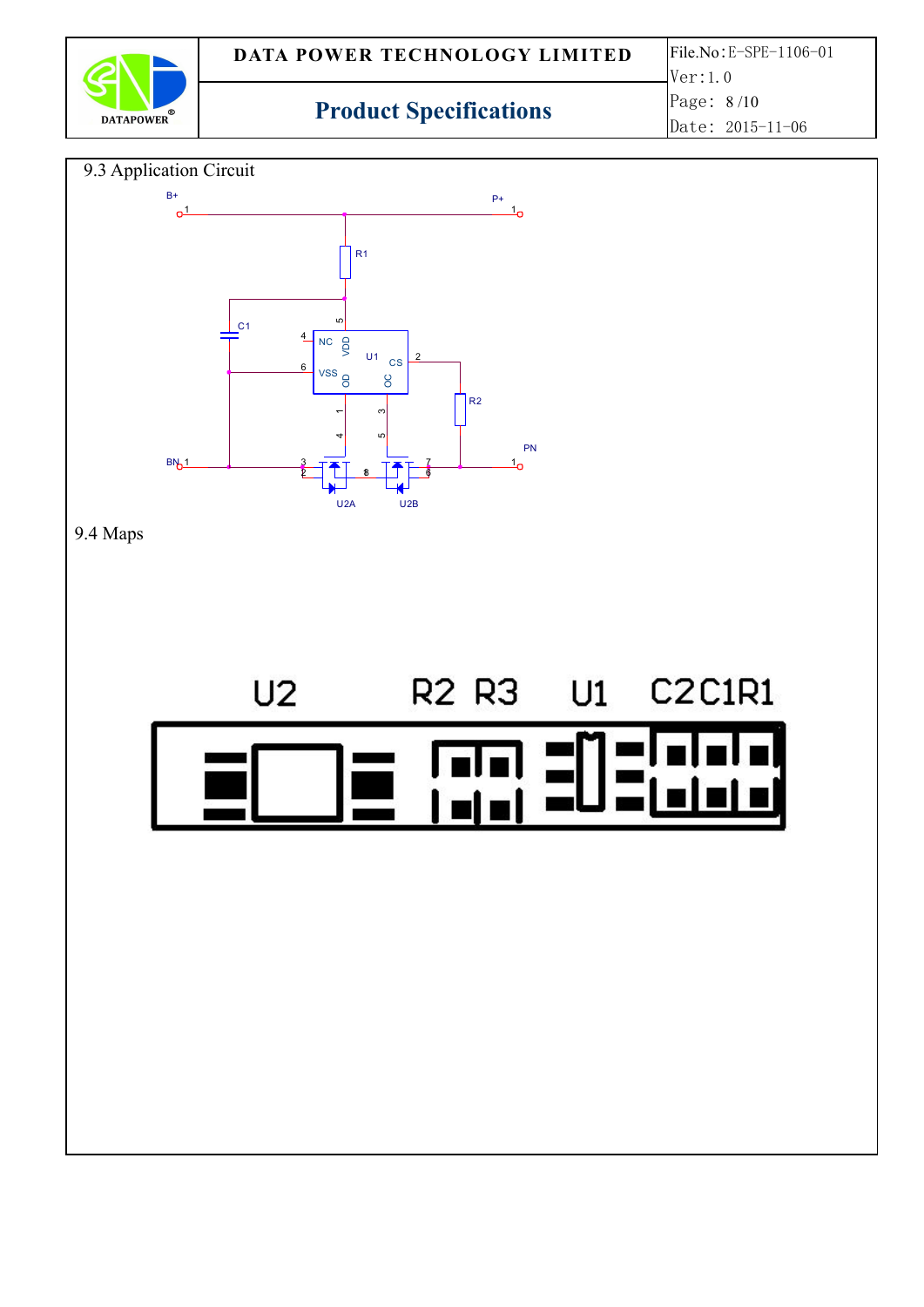



## **10. Guarantee Period of Quality**

Guarantee period of quality is 12 months after sold.

### **11. Matters needing attention**

Strictly observes the following needing attention. Data Power will not be responsible for any accident occurred by handling outside of the precautions in this specification.

## **! Danger**

- Strictly prohibits heat or throw cell into fire.
- Strictly prohibits throw and wet cell in liquid such as water、gasoline or drink etc.
- Strictly prohibits use leave cell close to fire or inside of a car where temperature may be above 60℃. Also do not charge / discharge in such conditions.
- Strictly prohibits put batteries in your pockets or a bag together with metal objects such as necklaces. Hairpins, coins, or screws. Do not store or transportation batteries with such objects.
- Strictly prohibits short circuit the  $(+)$  and  $(-)$  terminals with other metals.
- Do not place Cell in a device with the  $(+)$  and  $(-)$  in the wrong way around.
- Strictly prohibits pierce Cell with a sharp object such as a needle.